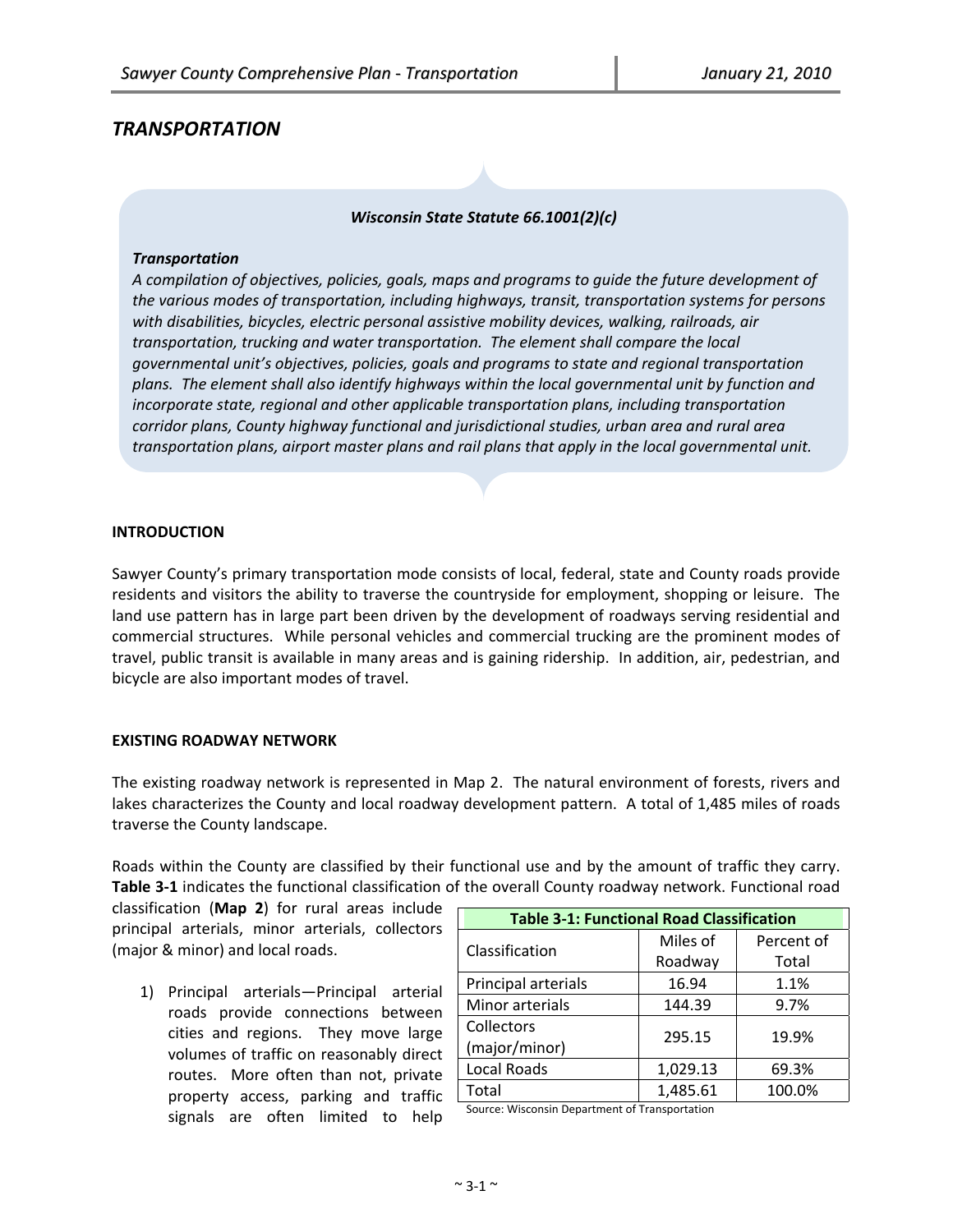facilitate smooth traffic flow through rural areas. STH 63 serves as the only Principal arterial in the County.

- 2) Minor arterials—In conjunction with the principal arterials, minor arterials serve cities, large communities and other major traffic generators providing intra‐regional and inter‐area traffic movements. STHs 27, 40, 48, 70 and 77 serve as Minor arterials.
- 3) Collectors (major and minor)—Collector roads generally provide major and/or minor connections within a community or neighborhood and link local roads to arterial roads. Parking and private property access is generally available on these roads. The CTH system and several local roads serve as collectors. Major collectors include CTHs A, B, D, E, F, G, N, K, W, portion of M south of W, S, CC, EE, GG, NN, and OO and Hospital Road, Airport Road, Cedar Avenue and Telemark Road. Minor collectors include CTHs C, H, T, BB, KK, and a portion of M between STH 70 and CTH W, Ranch Road, Sissabagama Road, Froemel Road, Round Lake School Road, Indian Trail Road, Penninsula Road, West Lane, Forest Road 206, Upper A Road, Nelson Lake Road, Nyman Avenue and County Hill Road.
- 4) Local Roads—Local and federal forest roads are all other roads that are not classified as arterials or collectors. Local roads handle the least amount of traffic volume, but provide direct access to private property. They are generally narrower than the other types of roads and generally allow parking.

The County Forestry Department maintains a list of forest roads within the Sawyer County Forest. These roads are not included in the total of the overall transportation network. Across the County Forest approximately 381 miles of Forest Roads are in place. Restrictions for the use of County Forest Roads are outlined within the Sawyer County Forest Comprehensive Land Use Plan.

### **TRAFFIC VOLUME**

Annual average daily traffic (ADDT) counts for selected years and locations across the County are represented in **Table 3‐2**. Overall, the transportation system is carrying more daily trips on the roadway network that has been in place for decades. According to the Wisconsin Department of Transportation, ADDT figures are developed by multiplying raw hourly counts by seasonal, day-of-week and axle adjustment factors. The daily hourly values are then averaged by hour of the day and the sum of the 24 resultant hourly values is calculated. An example of ADDT counts from the 2007 Wisconsin Highway Traffic Volume Data book is found in the back of this chapter for informational purposes.

The state highway system has the highest levels of traffic, in part due to the highways serving as a connection between cities and regions. Most County highways have average daily traffic below 1,000 vehicles per day. However, CTH B west of the City of Hayward has traffic volumes in excess of 5,000 vehicles per day. While commercial and entertainment developments has been built along CTH B over the past 20 years, the segment between the City of Hayward and CTH K continued to see sustained average daily traffic similar to counts along STH 63.

The large geographic area of Sawyer County places a reliance on the county highway system to provide intra-county connections to communities. Future financial constraints to the County Highway Department will result in deferred maintenance and rehabilitation of the nearly 230 miles of county trunk highway.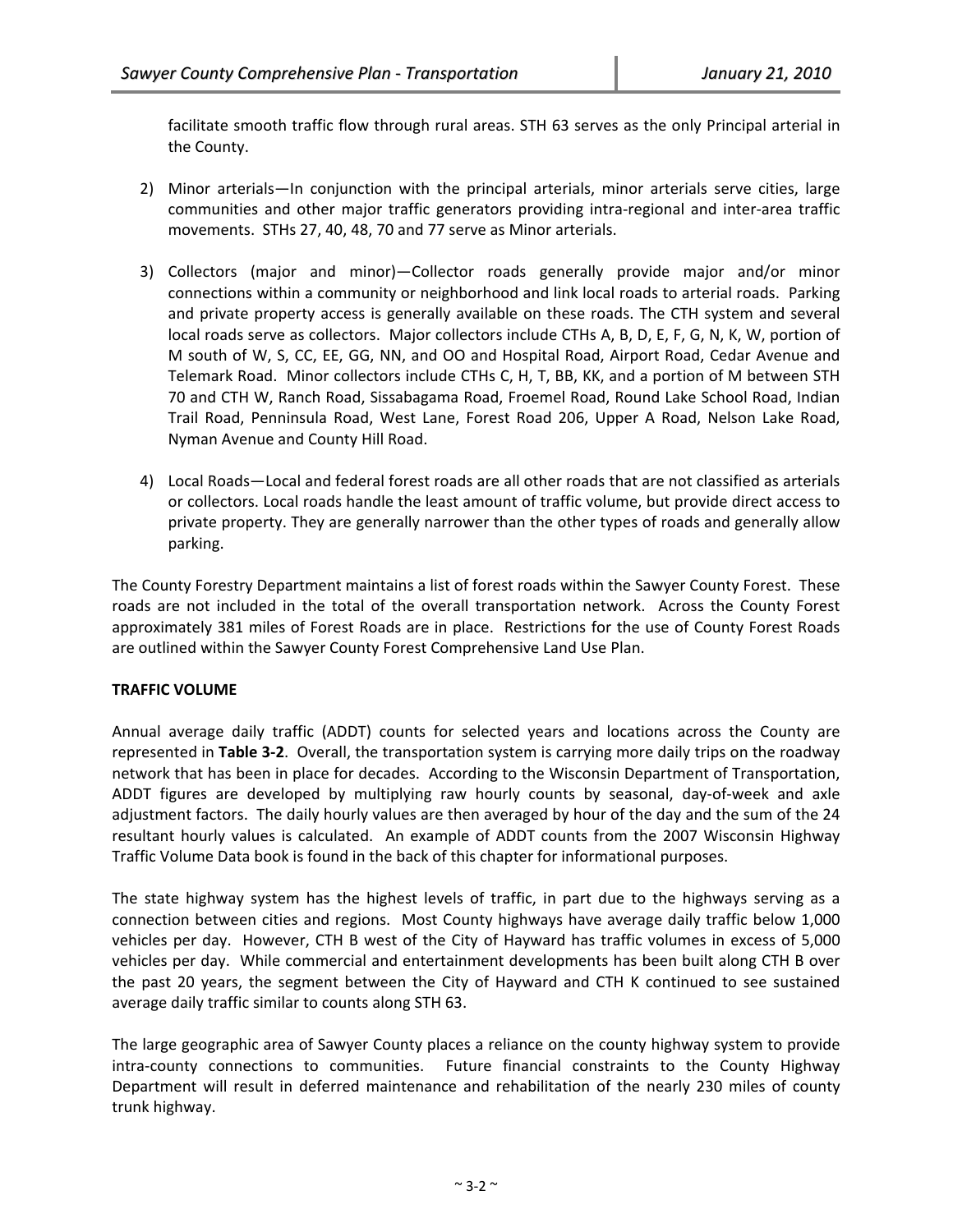| <b>Municipality</b>                          | 1988      | 1991      | 1995      | 1998  | 2001  | 2005  | 1950-2000     | 1950-2000      |
|----------------------------------------------|-----------|-----------|-----------|-------|-------|-------|---------------|----------------|
|                                              |           |           |           |       |       |       | <b>Number</b> | <b>Percent</b> |
|                                              |           |           |           |       |       |       | <b>Change</b> | <b>Change</b>  |
| STH 27 - south of<br>Ojibwa                  | 1,390     | 1,170     | 1,400     | 1,400 | 1,300 | 1,500 | 110           | 7.9%           |
| STH 27 - north of<br><b>CTHK</b>             | 2,290     | 2,770     | 3,500     | 3,100 | 3,400 | 3,200 | 910           | 39.7%          |
| STH 70 - west of<br>Loretta                  | 850       | 880       | 1,100     | 1,000 | 930   | 1,300 | 450           | 52.9%          |
| STH 70 - east of<br>unincorp Stone<br>Lake   | 1,670     | 2,450     | 2,000     | 2,200 | 2,600 | 2,500 | 830           | 49.7%          |
| STH 77 - east of<br><b>Washburn Co. Line</b> | 750       | 850       | 1,100     | 1,100 | 1,600 | 1,800 | 1,050         | 140.0%         |
| STH 77 - just east<br>of CTH A               | 600       | 750       | 1,100     | 1,100 | 930   | 800   | 200           | 33.3%          |
| STH 40 - south of<br>Radisson                | 700       | 600       | 650       | 840   | 800   | 630   | $-70$         | $-10.0%$       |
| STH 63 - east of<br><b>Washburn Co. Line</b> | 3,380     | 3,940     | 5,000     | 5,400 | 5,500 | 5,000 | 1,620         | 47.9%          |
| STH 63 - north of<br><b>City of Hayward</b>  | <b>NA</b> | 3,010     | 3,100     | 3,200 | 4,000 | 4,300 | 1,290         | 42.6%          |
| STH 48 - west of<br>CTH <sub>C</sub>         | 540       | 560       | 810       | 650   | 740   | 710   | 170           | 31.5%          |
| CTH C - south of<br><b>STH 70/27</b>         | 170       | 330       | 340       | 400   | 420   | 300   | 130           | 76.5%          |
| CTH G - west of<br><b>CTHW</b>               | 140       | 180       | 200       | 210   | 250   | 250   | 110           | 78.6%          |
| CTH A - south of<br><b>STH 77</b>            | 310       | 640       | 350       | 450   | 610   | 320   | $10\,$        | 3.2%           |
| CTH B - west of<br>СТН К                     | 2,720     | 3,500     | 3,900     | 4,100 | 5,300 | 5,200 | 2,480         | 91.2%          |
| CTH W - west of<br>West Lane                 | <b>NA</b> | <b>NA</b> | <b>NA</b> | 350   | 280   | 290   | $-60$         | $-17.1%$       |
| CTH CC - south of<br><b>CTH B</b>            | 600       | 820       | 790       | 990   | 1,200 | 1,000 | 400           | 66.7%          |
| CTH CC - south of<br>intersec w/ CTH N       | 360       | 690       | 500       | 600   | 710   | 550   | 190           | 52.8%          |
| CTH NN - south of<br>CTH <sub>B</sub>        | 620       | 620       | 1,100     | 1,200 | 1,500 | 1,500 | 880           | 142.0%         |

Source: Wisconsin Department of Transportation

#### **JOURNEY TO WORK**

Commuting is the process of traveling between places whether by automobile, recreational vehicle and non‐motorized means. **Table 3‐3** illustrates commuting choices for residents who are employed and 16 years and older. In 2000 most commuting to work by Sawyer County residents was done alone while driving a car, truck or van (73.7 percent) followed by 12.1 percent who carpool. The remaining modes of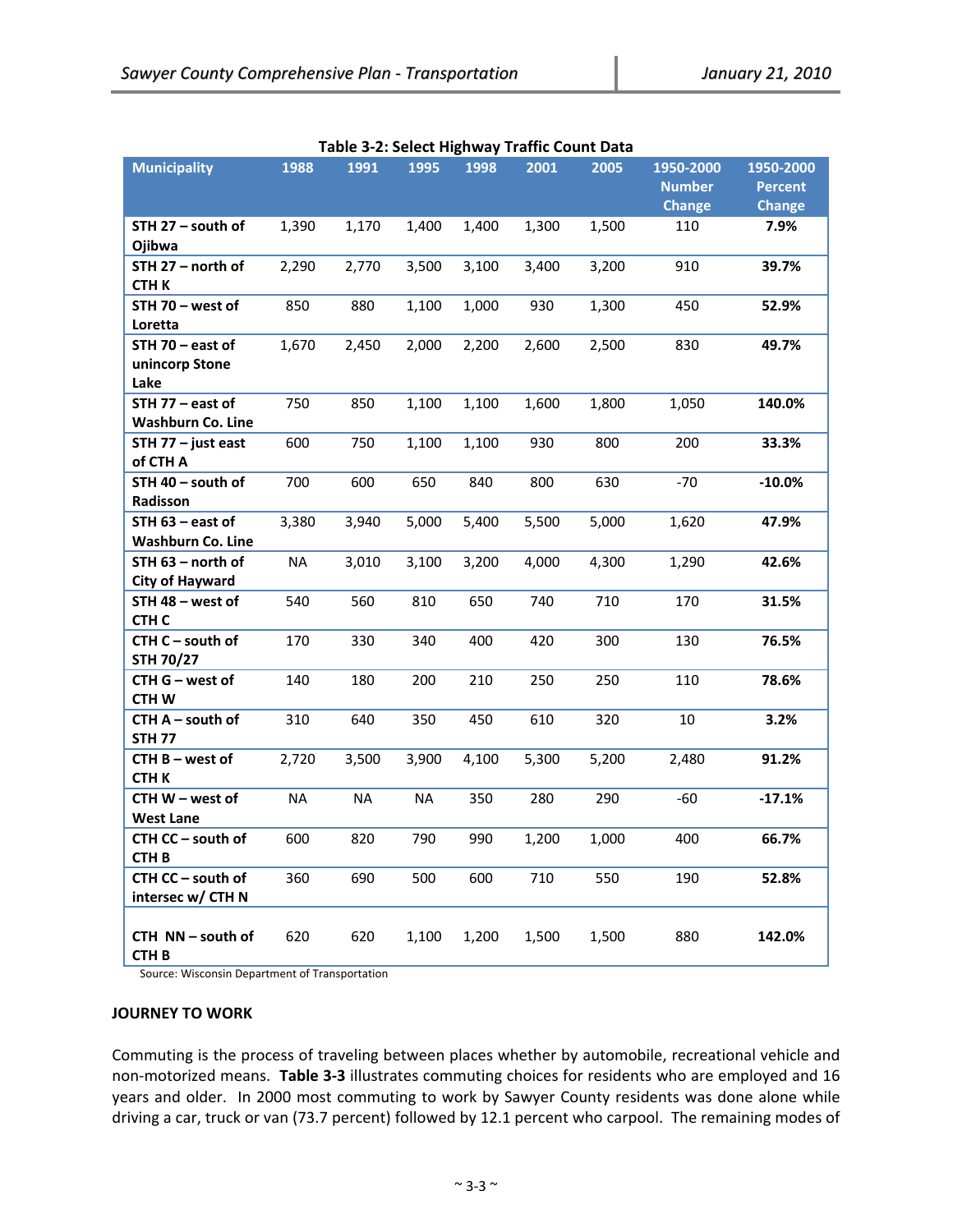commuting to work included public transportation, walking, working at home or other means, totaling 14.2 percent.

According to the Department of Workforce Development, 246 more workers entered Sawyer County from the surrounding collar counties than leave to work outside of the County. Of the 936 workers who commuted to the County in 2000, the majority came from Washburn County, and the second largest amount came from Bayfield County (**Table 3‐3**). The number of workers who commute within Sawyer County increased by 1684, or almost 40% in the 10 year span from 1990 to 2000.

|                 | 1990                                    | 1990                                       |                    | 2000                                    | 2000                                       |                    |
|-----------------|-----------------------------------------|--------------------------------------------|--------------------|-----------------------------------------|--------------------------------------------|--------------------|
|                 | <b>From Sawyer</b><br><b>County to:</b> | <b>To Sawyer</b><br><b>County</b><br>from: | <b>Difference:</b> | <b>From Sawyer</b><br><b>County to:</b> | <b>To Sawyer</b><br><b>County</b><br>from: | <b>Difference:</b> |
| Ashland         | 30                                      | 13                                         | $-17$              | 33                                      | 37                                         | $+4$               |
| <b>Bayfield</b> | 120                                     | 106                                        | $-14$              | 97                                      | 224                                        | $+127$             |
| <b>Price</b>    | 62                                      | 36                                         | $-26$              | 33                                      | 25                                         | -8                 |
| <b>Rusk</b>     | 114                                     | 44                                         | $-70$              | 166                                     | 32                                         | $-134$             |
| Washburn        | 366                                     | 380                                        | $+14$              | 361                                     | 618                                        | $+257$             |
| <b>Totals</b>   | 692                                     | 579                                        | $-113$             | 690                                     | 936                                        | $+246$             |
|                 |                                         |                                            |                    |                                         |                                            |                    |
| Sawyer          | 4,166                                   |                                            |                    | 5,850                                   |                                            | $+1684$            |

## **Table 3‐3: Sawyer County Commuting Patterns 1990 and 2000**

Source: WI Department of Workforce Development

### **MODES OF TRANSPORTATION**

While the primary mode of transportation is the personal vehicle (car or truck) a number of other modes provide critical transportation services.

## **Air Transportation**

No scheduled passenger flights are available from within Sawyer County. The nearest airports providing regular scheduled passenger flights to domestic and international destinations are the Duluth International Airport (96 miles), Eau Claire Regional Airport (110 miles) and the Minneapolis/St. Paul International Airport (148 miles). The Rice Lake Regional Airport-Carl's Field (51 miles), provides regional airport services including charter air services through Rice Lake Air Center. The charter service operates a King Air C‐90 providing passenger service for up to 6 passengers.

The Sawyer County Airport, located in Hayward, is classified as a general aviation airport. It has an asphalt runway length of 5,003 feet by 100 feet and a runway capacity of 60,000 lbs. At present, there is one public and five private airport/airfields registered with the Bureau of Aeronautics within Sawyer County. The County location and present status of area airports is outlined in **Table 3‐4**. A number of privately owned float planes use the many lakes to access cabins and personal property.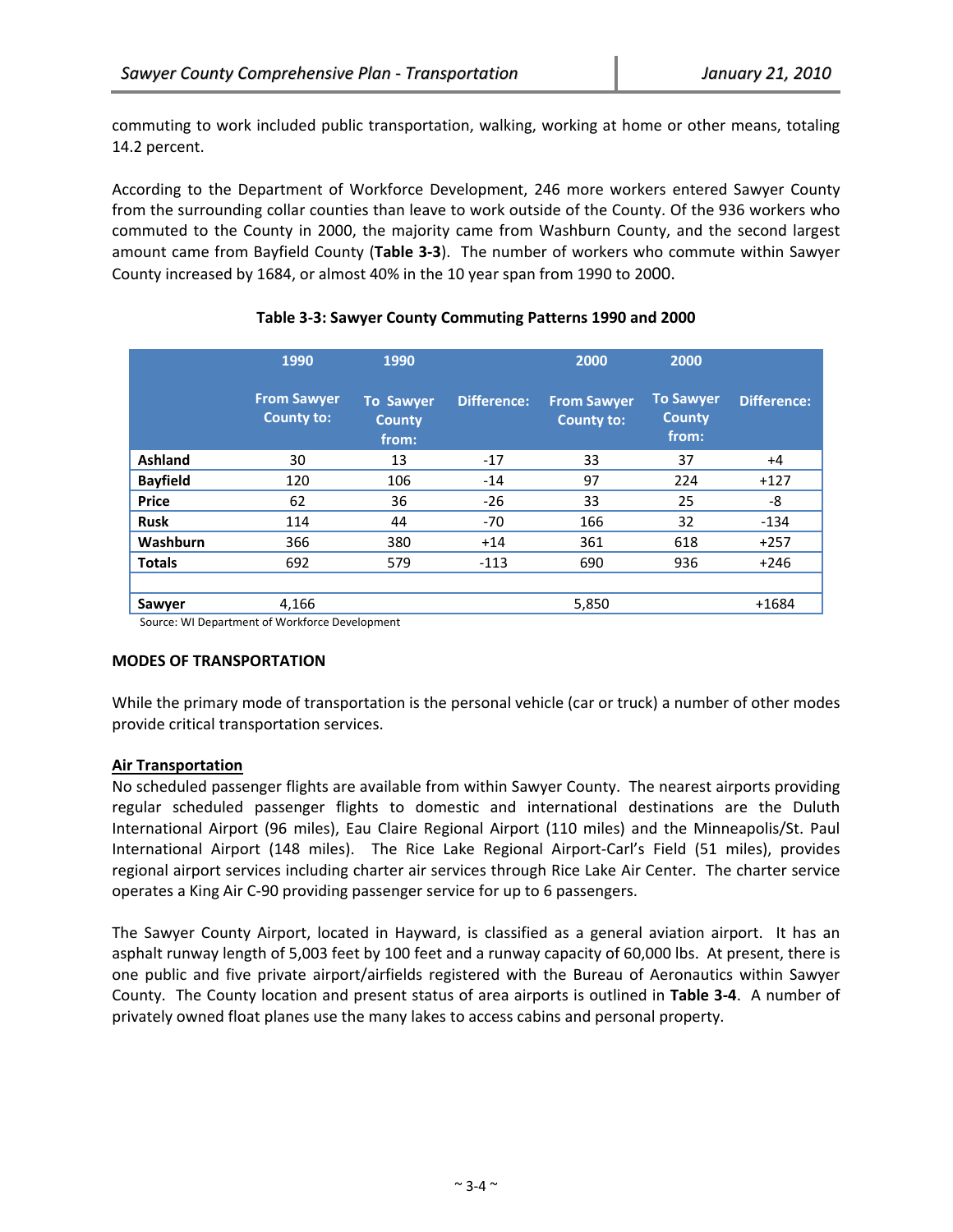| Table 3-4: Sawyer County Airports/Airfields    |                      |               |  |  |  |
|------------------------------------------------|----------------------|---------------|--|--|--|
| Airport/Airfield                               | Location             | <b>Status</b> |  |  |  |
| Sawyer County Airport                          | T41N, R9W Section 24 | Public        |  |  |  |
| Rainbow Airport (Ojibwa)                       | T38N, R6W Section 3  | Private       |  |  |  |
| Lake Chippewa Field                            | T40 N, R6W Section 8 | Private       |  |  |  |
| Round Lake Seaplane Base                       | T41N, R7W Section 30 | Private       |  |  |  |
| Florida North Airport                          | T37N, R9W Section 29 | Private       |  |  |  |
| Kitty-Wompus Airport                           | T37N, R8W Section 12 | Private       |  |  |  |
| Source: Wisconsin Department of Transportation |                      |               |  |  |  |

### **Pedestrian Facilities**

Designated pedestrian walkways are limited in rural area of Sawyer County. Most state and County roadways have minimal shoulder areas and speed limits greater than 45 miles per hour unless posted. These conditions hamper safe pedestrian travel opportunities. Moreover, given the low-density development pattern of rural Sawyer County, walking to places of work, shopping or entertainment is not realistic for most residents.

The Wisconsin Pedestrian Policy Plan 2020 provides a statewide framework to increase walking as a mode of transportation and to promote pedestrian safety. The plan establishes goals, objectives and actions regarding the provision of pedestrian accommodations that could be implemented locally. The plan also serves to help communities identify actions they can take to establish pedestrian travel as a viable, convenient and safe transportation choice throughout Wisconsin. No specific recommendations within the policy plan relate directly to Sawyer County.

Throughout the County, pedestrians use the state, County and local roads to walk for exercise or to destinations such as shopping or visiting friends and neighbors. Many communities have had residents request wider shoulders for walking. In the future, as roadway improvements are made, it is strongly recommended County and state transportation officials meet with local officials to discuss the inclusion of pedestrian facilities along roads and highways.

The City of Hayward, Town of Hayward and Hayward Area School District have secured state funding to develop a Safe Routes to School Plan. This plan will assist the community in identifying routes for improved walking and bicycling to school and will include recommendations for future pedestrian paths. Other communities and school districts could also seek Safe Routes to School planning assistance and development.

### **Bicycling Facilities**

Bicycling is limited to undesignated bicycle routes on the state, County, and town roads. The Wisconsin Bicycle Transportation Plan 2020, presents a blueprint for improving and expanding bicycle transportation routes in the state.

The Wisconsin Department of Transportation has compiled a Wisconsin State Bike Map that highlights bicycling conditions on select roadways in Wisconsin. A number of state and County trunk highways are identified as best or moderate conditions for bicycling. The Sawyer County Bicycle Condition Map and that of the other 71 counties in Wisconsin can be found at http://www.dot.wisconsin.gov/travel/bikefoot/Countymaps.htm. A Sawyer County Area Bicycle Map was produced in 2009 and highlights 18 bicycle routes designed to direct cyclists to the best road bicycling Sawyer County has to offer. The map provides start and end points with on road directions and mileage.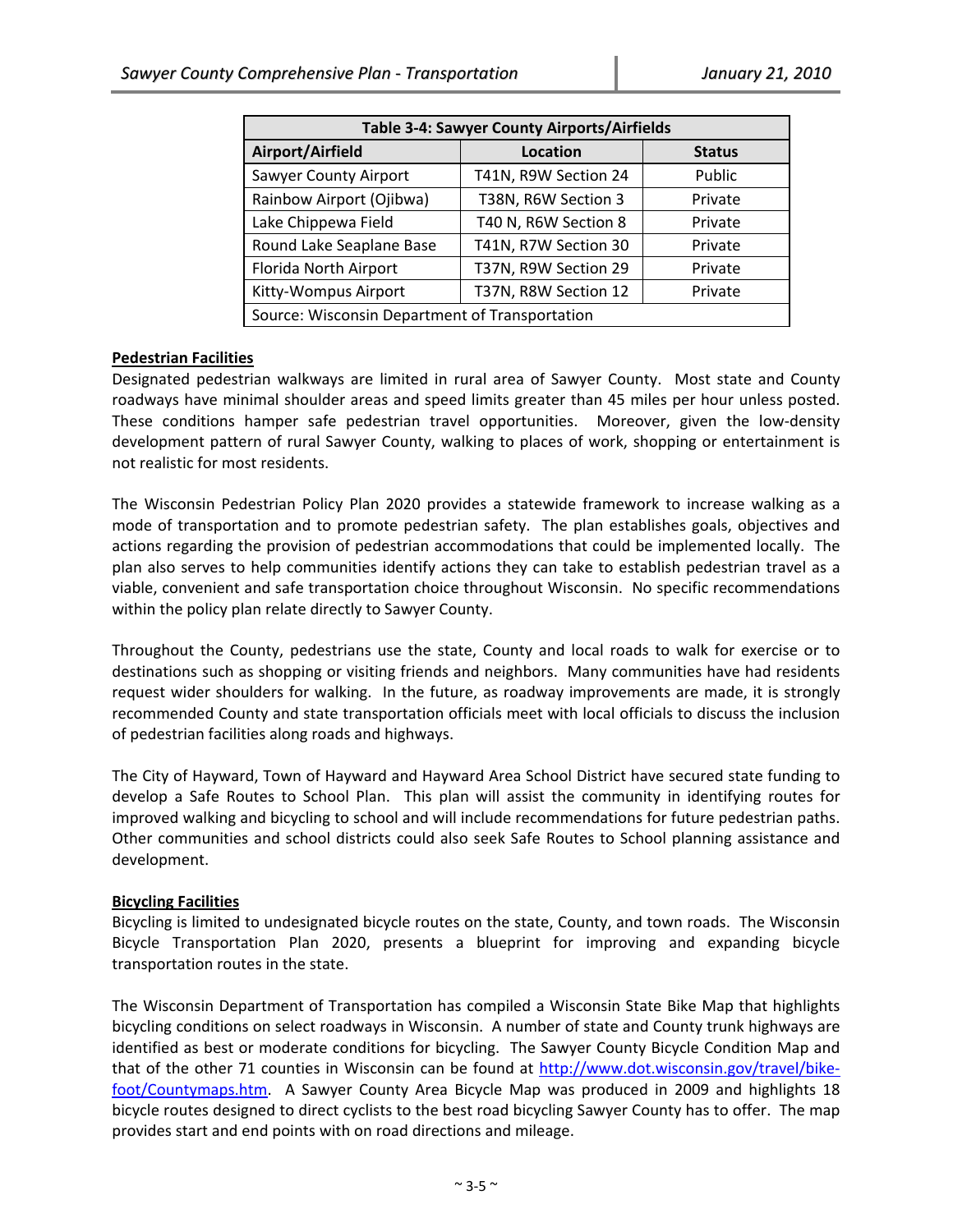Under the Wisconsin Department of Transportation's Enhancement Program (2008), the Sawyer County Highway Department submitted an application for Bicycle and Pedestrian System development to construct a 4.8-mile bicycle and pedestrian path along CTH B from STH 27 to CTH K. The proposed project was awarded to Sawyer County in late 2008 with engineering scheduled to begin in late 2009 and trail construction during the summer of 2010.

Due in part from the development of the CTH B trail and a trail system in the City of Hayward, a proposal has been put forth to take a comprehensive vision and strategy for an integrated bicycle and pedestrian trail system throughout Sawyer County and the region.

### **Trucking and Water Transportation**

County and State highways provide adequate trucking access for delivery of goods and products while the local roadway system enables commercial and forestry related products to be transported to local businesses. Continued maintenance of local, County and state roadways is critical to ensure safe and efficient travel. Deteriorated roadways can result in increased maintenance costs and the potential of discouraging businesses from locating throughout the County due to inadequate infrastructure. On many local and County highways, seasonal weight limits must be posted to prevent damage.

No commercial waterborne transportation occurs in the County. The nearest access to waterborne commerce is the Port of Duluth/Superior. Waterborne commerce was once a critical transportation mode used by Native American Indians and settlers for transporting logs harvested from forests of Sawyer and surrounding counties.

#### **Transit**

Private specialized transportation providers are available to persons with disability. Sawyer County and several specialized transportation providers met in 2008 to discuss strategies to provide continued and expanded specialized transportation and non-ambulatory services. A Locally Developed County Transportation Coordination Plan was developed that provides future strategies and actions to enhance existing and future mobility of area residents.

Namekagon Transit (formerly LCO/Sawyer County Transit) provides public transit services. It provides door-to-door pick-up and drop-off service to most residents through fixed routes and individual service. Doorstep services are available on a 24‐hour advance call basis. Namekagon Transit also operates a commuter bus services for persons needing transportation to and from work. Namekagon Transit has expanded services to areas in Bayfield, Washburn and Rusk Counties. Future expansion of transit services will continue to be examined. Namekagon Transit operates 22 vehicles (November 2009) with one‐way trips at a nominal charge.

The Senior Resource Center (SRC) provides transportation services to persons 55 years of age and older living in a 7‐10 mile radius of the City of Hayward for shopping, medical appointments and other appointments. The SRC is a contract provider under LCO/Sawyer County Transit. The SRC also provides a volunteer driver program for persons who have no other means of travel. Non-handicapped accessible transit services include Cindy's Taxi Service located near the City of Hayward, Sawyer County Veteran's Service and Namekagon Transit.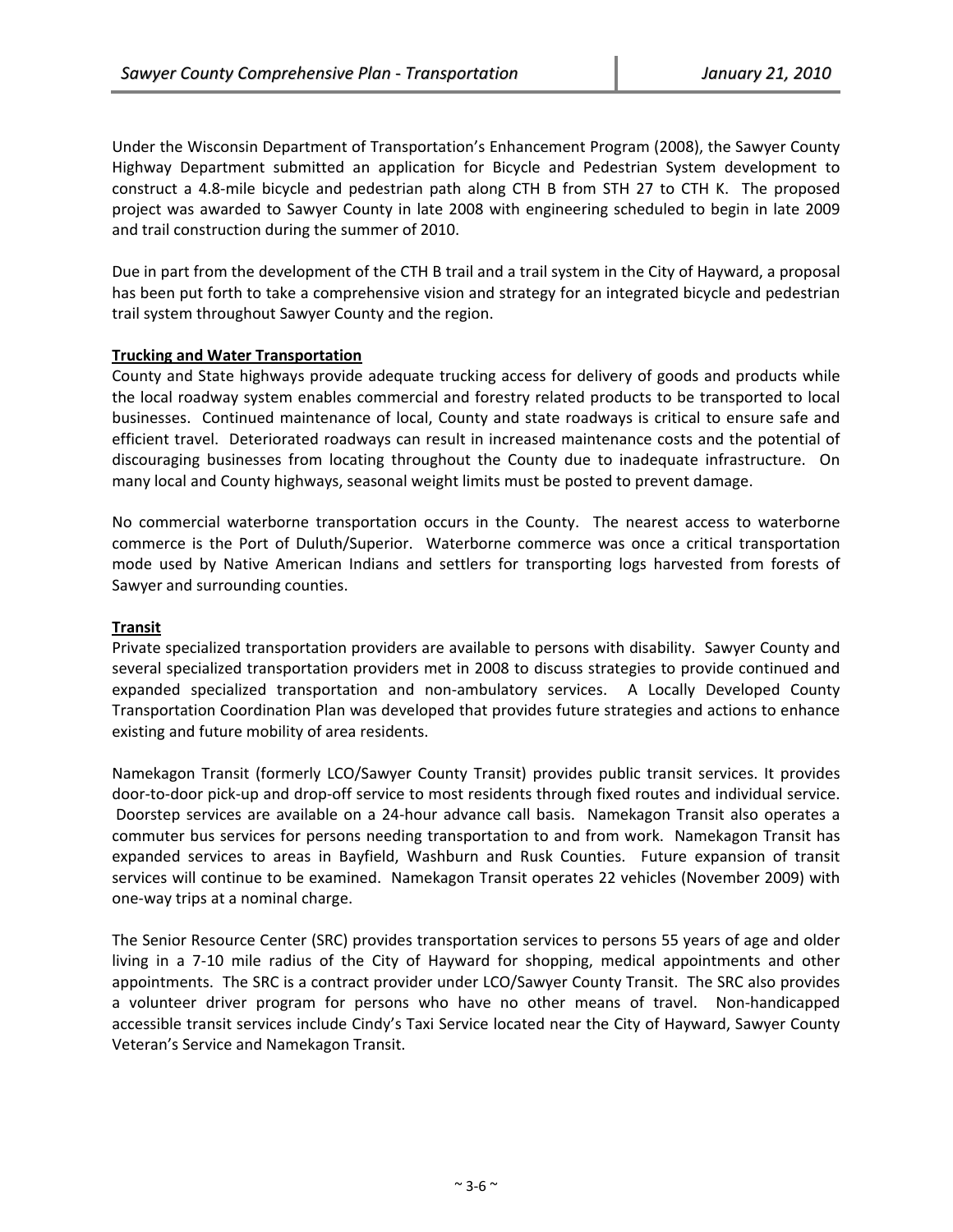NWT Express provides ground transportation between Hayward and Minneapolis/St. Paul Airport (MSP) and other prearranged destinations. MSP service operates seven days a week with scheduled stops at 12 different communities along the way to MSP.

### **Rail**

During the late 1970s and 1980s a flurry of rail abandonments resulted in one main rail line traversing the County. Freight rail service is provided by Canadian National (CN) Railroad connecting to points into Canada, Chicago and beyond (Map 2). Limited manufacturing development presently utilizes the rail line except for manufacturers along the Hayward Subdivision line. Rail sidings for logging operations along the line have disappeared over the past several decades, with reports of future siding closures at either Stanberry or Stone Lake to occur in 2010.

The status of the Bayfield County rail abandonment from the City of Bayfield south towards St. Croix County may have future implications for recreational use by motorized and non‐motorized uses.

#### **Multi‐use Recreational Trails**

Throughout Sawyer County, there are several hundred miles of multi-use trails and a large number of forest roads. This network is used most intensely during the winter months for snowmobiling and in the summer months for ATV use. The network also provides an alternate means of commuting (other than vehicle travel) for some Sawyer County residents. This network includes:

- Over 600 miles of snowmobile trails 200 miles of bike trails
	-
- 30.5 miles of ATV trails **EXECUTE:** The Miking trails **•** Hiking trails
- 200 miles of cross country ski trails Horseback trails

Most motorized trails include Class A groomed snowmobile‐only trails, ATV‐only routes and trails for both ATV and snowmobiles. Most of the trails are located along easements granted to local recreation associations or others by private landowners. Coordination between motorized recreation associations and land managers with the Chequamegon–Nicolet National Forest and the Sawyer County Forest has allowed for designated motorized snowmobile and ATV trail routes. Map 3 includes trail routes throughout the County. These trail routes continually change due to local conditions and easement changes. As a result, trail users should seek up‐to‐date maps from local clubs and organizations for accurate routes.

An important rule regarding motorized trails in the Chequamegon‐Nicolet National Forest was handed down on November 9, 2005 with an effective date of December 9, 2005. This rule, commonly referred to as the Travel Management Plan, revised regulations governing motor vehicle use on all National Forest System lands, including the use of off-highway vehicles. This final rule prohibited the use of motor vehicles off the designated network, as well as the use of motor vehicles on roads, trails, and in areas that are not consistent with the designations. The decision rendered in the Travel Management Plan encompasses the following changes:

 559 miles of roads will be available to ATVs (roads that are available to ATVs only or to both highway-legal vehicles (HLV) and ATVs). 71 miles of these roads are located on the Nicolet side of the forest.

 52 miles of roads for HLV and ATV use will be controlled seasonally in the fall (open from September 1 to December 31).

 8 miles of roads for ATV use will be controlled seasonally in the fall (open from September 1 to December 31).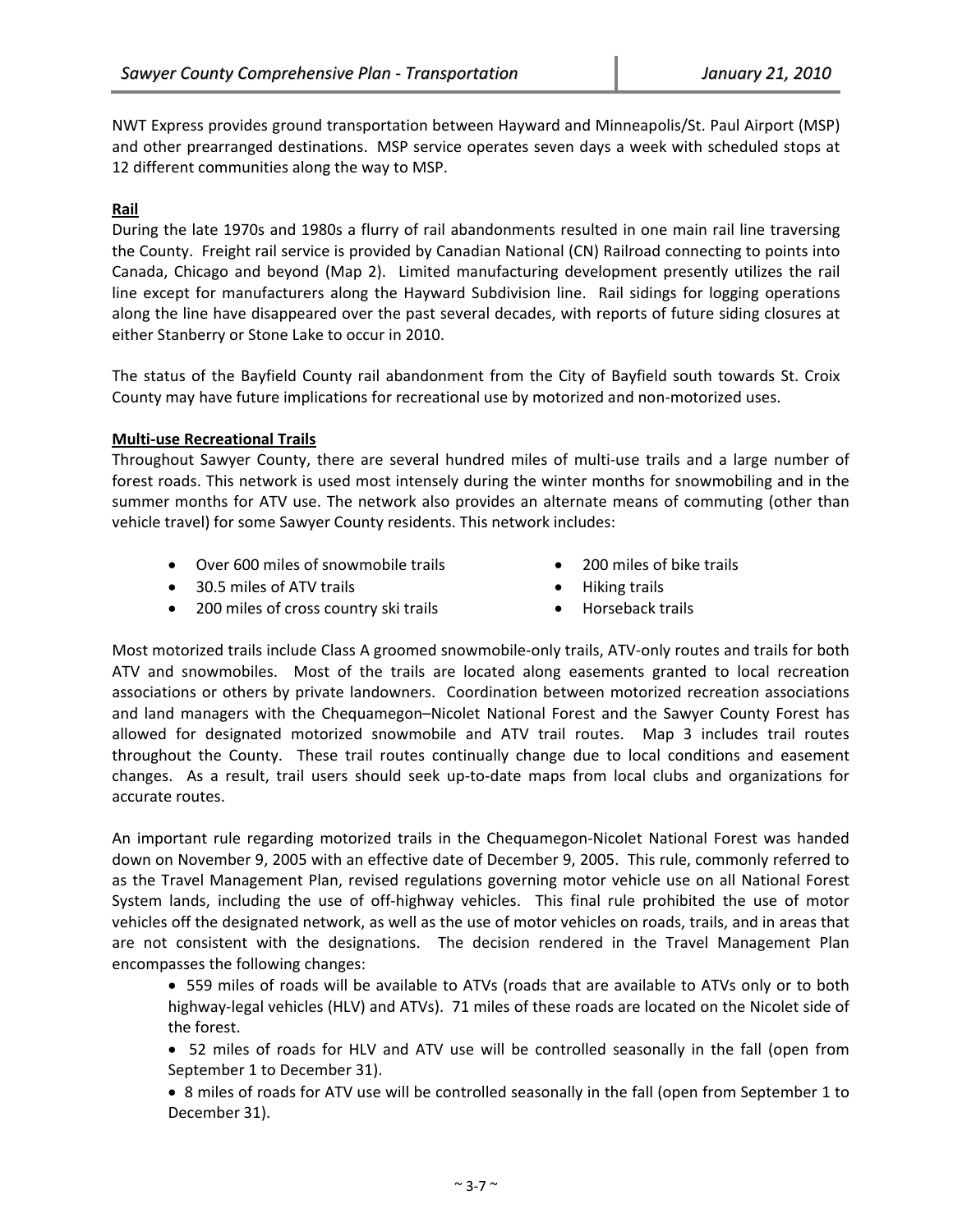- 25 miles of road for HLV use will be controlled seasonally for sensitive species consideration, including 13 miles of roads for ATV use.
- 334 miles of trails will be designated to be available for public ATV use.

Accessible roads and trails are displayed on the Chequamegon‐Nicolet Forest Service Motor Vehicle Use Map available on the National Forest Service website:

http:/www.fs.fed.us/r9/cnnf/rec/tmr/index.html and at each Forest Service office.

A number of non‐motorized recreational activities exist on all public‐owned properties. These properties allow for walking, cross-country skiing, mountain biking, and sightseeing. A number of designated nonmotorized trail systems are located within the Chequamegon–Nicolet National Forest and Wisconsin Department of Natural Resources Wildlife Management Areas. The American Birkebeiner Ski Trail offers world-class cross-country skiing from Hayward to Cable. Portions of the Chequamegon Area Mountain Bike Association (CAMBA) trails are well mapped and marked for mountain biking and hiking (Map 3).

All National and County Forest lands are open to walking and other quiet‐sport recreational activities. A number of "hunter walking trails" are located within the Chequamegon–NICOLET National Forest and can be found on the Chequamegon–Nicolet National Forests web site. Several hunter-walking trails are located within Wisconsin Department of Natural Resource owned Wildlife Areas.

### **Rustic Roads**

The Wisconsin Legislature established the Rustic Roads program in 1973 to help citizens and local units of government preserve what remains of Wisconsin's scenic, lightly traveled country roads. Unique brown and yellow signs mark the routes of all officially‐designated Rustic Roads. These routes provide bikers, hikers, and motorists an opportunity to leisurely travel through some of Wisconsin's scenic countryside.

Rustic Road 108 (R‐108) is located within Sawyer County and travels along Northern Lights, Boedecker, Seely, and Janet Roads from State Highway 63 to County Highway OO in the Towns of Lenroot and Spider Lake. The route is 3.4 miles in length along a gravel roadway. R-108 meanders through the Sawyer County Forest and is bordered by many species of trees including maples, oaks, birch, red and white pine which are home to many birds and mammals. Originally constructed by the Civilian Conservation Corps as a logging road in the 1930's, travelers will catch a glimpse of the old "Dynamite Shack" which stored the explosives used to construct the road through the hills. R‐108 is crossed by the Birkebeiner cross country ski trail, and numerous ATV, mountain bike and snowmobile trails. This road offers all nature lovers a north woods experience.

Rustic Road 95 (R‐95) is located within Bayfield and Sawyer Counties. The route begins at the intersection of STH 77 and Federal Forest Road (FFR) 203 in the Town of Spider Lake and continues on a six-mile loop off FFR 203 comprised of FFR 622 and Tews Road/FFR 206. The route continues into the Town of Namakagon on Lost Land Lake Road and terminates at County Highway M. The route is 16.4 miles in length on a gravel road. The Lost Land Lake Route (R-95) passes through the Chequamegon National Forest. Along with scenic forest views, visitors are apt to see a variety of wildlife including deer, bear and possibly even wolves and elk. There are numerous bicycle, ATV and snowmobile trails that cross the route, including the Lynch Creek Trail that leads to a wildlife‐viewing platform.

## **Color Tours**

Six Color Tour routes cross the majestic landscape of Sawyer County, highlighting the scenic vistas and views of the great outdoors. Color tour routes 1, 2 and 3 total 203 miles of roads are located in the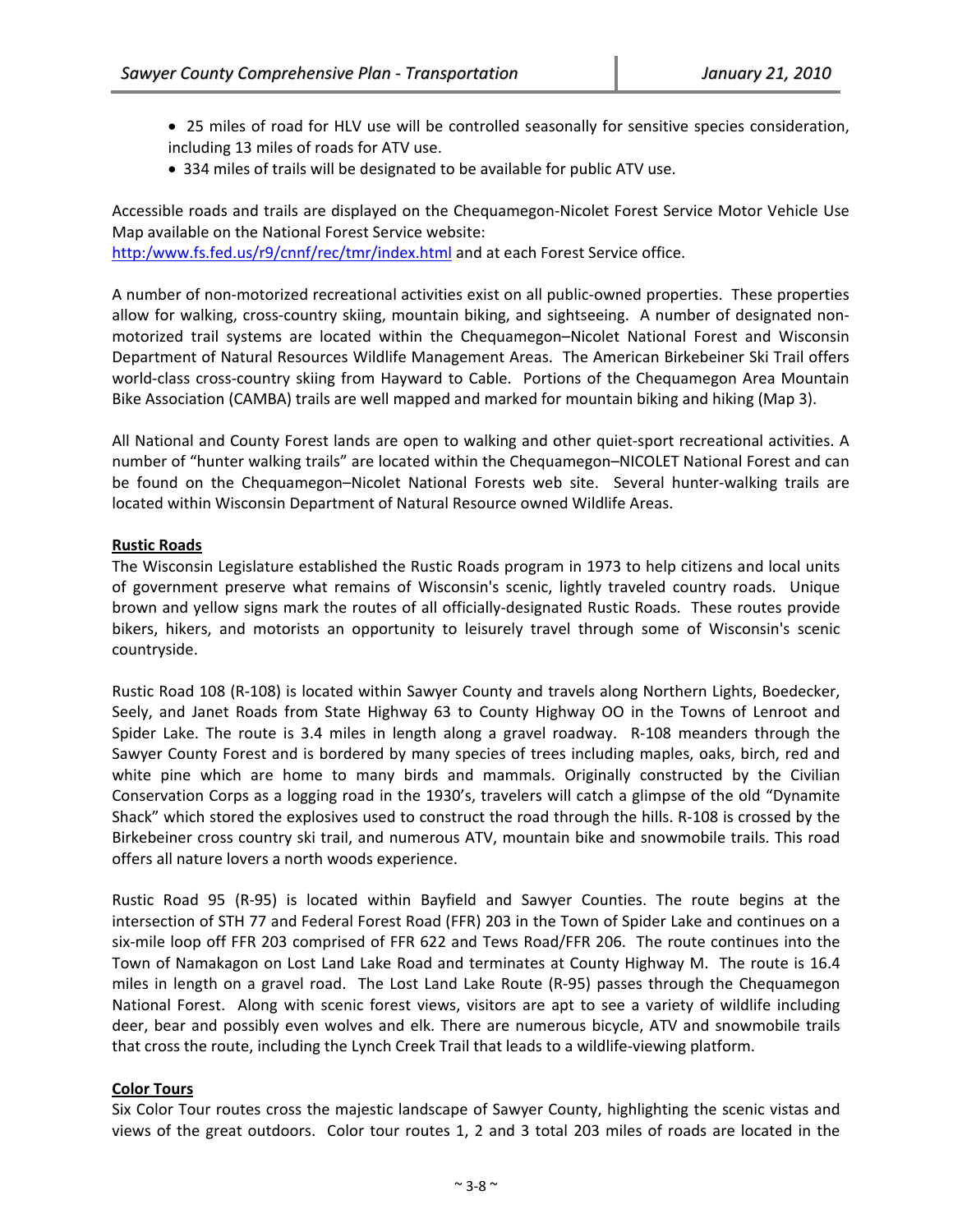northern half of the County and color tour routes 4, 5 and 6 total 138 miles located in the southern half. Each route has written narrative detailing the area sights and events. Information on each of the color tour routes can be found at http://haywardlakes.com/color\_tours.html.

#### **STATE, REGIONAL AND OTHER TRANSPORTATION PLANS**

State, regional and County agencies have developed guidance and improvement schedules for roadways or infrastructure under their responsibility. It is important that County and other agencies communicate on proposed implementation schedules and coordinate local and regional activities. State, regional and County plans applicable to this element have been reviewed and are generalized to reflect their overlapping jurisdictional control or recommendations. A regional transportation plan has not been developed.

#### **Sawyer County Road Improvement Plan**

The Sawyer County Highway Department annually develops a road construction schedule for County road improvements covering a seven‐year period.

#### **Connection 2030**

The Long‐Range Transportation plan for the state, Connections 2030 addresses all forms of transportation over a 20‐year planning horizon: highways, local roads, air, water, rail, bicycle, pedestrian and transit. The overall goal of the planning process is to identify a series of policies to aid transportation decision‐makers when evaluating programs and projects.

#### **Wisconsin State Highway Plan**

The *Wisconsin State Highway Plan* focuses on the 11,800 miles of State Trunk Highway routes in Wisconsin. No conflicts with the comprehensive plan have been identified in association with this planning effort.

### **Corridors 2020**

*Corridors 2020* sets criteria for selected routes that go beyond traditional highway planning with the intent to enhance and improve all two‐ and four‐lane highways connecting cities of 5,000 inhabitants or more. No conflicts with the comprehensive plan have been identified in association with Corridors 2020.

#### **Wisconsin State Airport System Plan 2020 and Five‐Year Airport Improvement Program**

The *Wisconsin State Airport System Plan 2020* assists in determining the number, location, and type of aviation facilities required to adequately serve the state's aviation needs. The *Five‐Year Airport Improvement Program* of the Wisconsin Bureau of Aeronautics is published annually. The Wisconsin Bureau of Aeronautics works with local governments on planning for new and proposed upgrades to local airports. This document provides a snapshot of scheduled airport improvement projects for the next five years. As a result, no conflicts were identified in association with the two documents.

### **Wisconsin Bicycle Transportation Plan 2020**

The *Wisconsin Bicycle Transportation Plan 2020* presents a blueprint for improving and expanding bicycle transportation routes throughout the state. No identified bicycle route expansion or development is detailed in the plan. However, when town, County, and state transportation roadways are reconstructed, consideration of bicycle lanes should be discussed.